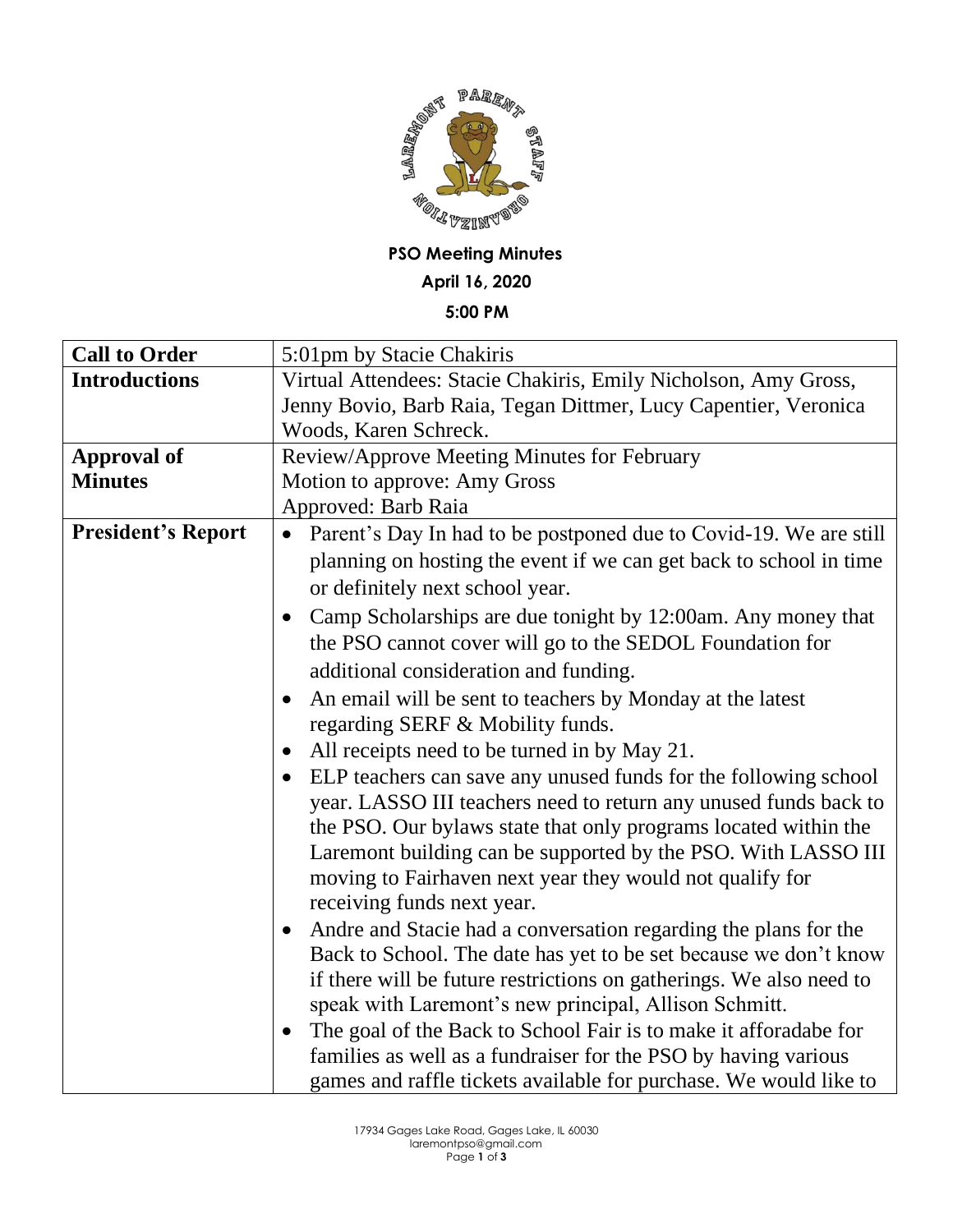

**PSO Meeting Minutes April 16, 2020**

# **5:00 PM**

|                         | have food trucks and face painters that would be willing to donate      |
|-------------------------|-------------------------------------------------------------------------|
|                         | a portion of their proceeds back to the PSO.                            |
| <b>Vice President's</b> | Given by Stacie Chakiris                                                |
| <b>Report</b>           | We are still doing restaurant fundraisers! Apologies for not            |
|                         | continuing to promote those. There was some confusion as to             |
|                         | some being cancelled and others not.                                    |
|                         | Please continue to check our Facebook page. That is where we            |
|                         | will be posting our upcoming fundrasiers.                               |
| <b>Treasurer Report</b> | Given by Stacie Chakiris and Emily Nicholson                            |
|                         | No change in the budget as we have not spent or earned any              |
|                         | money.                                                                  |
|                         | Any checks sent from past fundraisers are most likely sitting in        |
|                         | the PSO mailbox, but we cannot access because the school is             |
|                         | closed. We are hoping to get in there during ESY.                       |
|                         | The only change next month should be the camp scholarship<br>$\bullet$  |
|                         | expenses.                                                               |
|                         | Savers postponed all fundraisers until June. Since that doesn't         |
|                         | work for us because we are out of school, we are considering            |
|                         | having it the same day as the Back to School Fair. We are               |
|                         | considering offering a free raffle ticket for those that make a         |
|                         | donation.                                                               |
| <b>Secretary Report</b> | We planned on stopping our days in mid-April because Laremont           |
|                         | usually does and ABC Countdown, but the Countdown is still              |
|                         | happening!                                                              |
| <b>School Report</b>    | <b>Given by Tegan Dittmer:</b>                                          |
|                         | Molly, Jen and Tegan want to express how proud they are of<br>$\bullet$ |
|                         | the staff for acting quickly and moving to e-learning! It is a          |
|                         | difficult time for staff and families, but the most important           |
|                         | thing is to stay healthy and safe.                                      |
|                         |                                                                         |